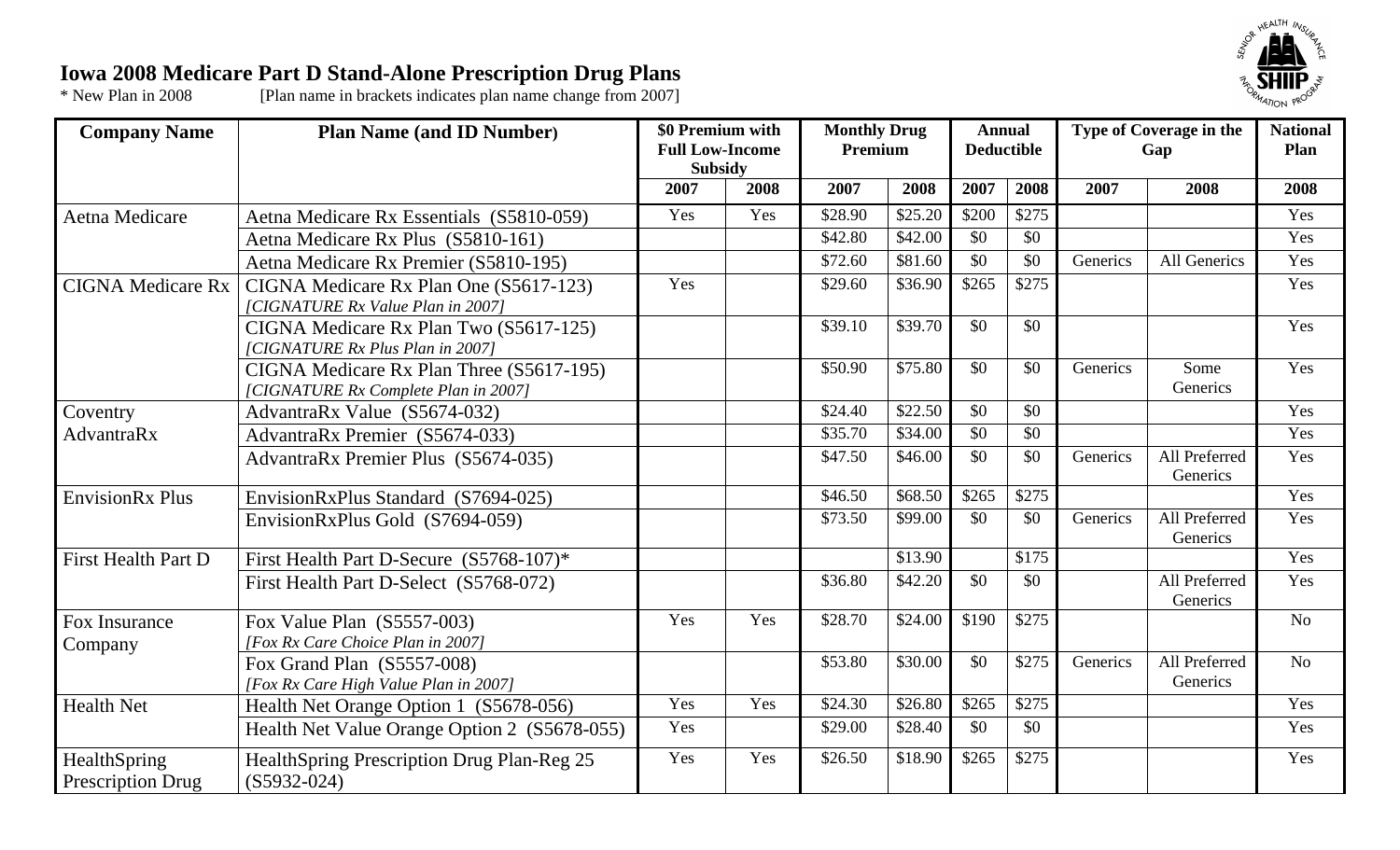| <b>Company Name</b>                           | <b>Plan Name (and ID Number)</b>                                                         | \$0 Premium with<br><b>Full Low-Income</b><br><b>Subsidy</b> |      | <b>Monthly Drug</b><br>Premium |         | <b>Annual</b><br><b>Deductible</b> |       | Type of Coverage in the<br>Gap |                           | <b>National</b><br>Plan |
|-----------------------------------------------|------------------------------------------------------------------------------------------|--------------------------------------------------------------|------|--------------------------------|---------|------------------------------------|-------|--------------------------------|---------------------------|-------------------------|
|                                               |                                                                                          | 2007                                                         | 2008 | 2007                           | 2008    | 2007                               | 2008  | 2007                           | 2008                      | 2008                    |
| Humana Insurance                              | Humana PDP Standard (S5884-083)                                                          | Yes                                                          | Yes  | \$10.60                        | \$24.80 | \$265                              | \$275 |                                |                           | Yes                     |
| Company                                       | Humana PDP Enhanced (S5884-023)                                                          |                                                              |      | \$17.10                        | \$14.40 | \$0                                | \$0   |                                |                           | Yes                     |
|                                               | Humana PDP Complete (S5884-053)                                                          |                                                              |      | \$71.60                        | \$89.00 | \$0                                | \$0   | Generics                       | All Preferred<br>Generics | Yes                     |
| Medco Medicare<br><b>Prescription Plan</b>    | Medco Medicare Prescription Plan - Value *<br>$(S5660-127)$                              |                                                              | Yes  |                                | \$31.10 |                                    | \$275 |                                |                           | Yes                     |
|                                               | Medco Medicare Prescription Plan - Choice<br>$(S5660-025)$<br>[Medco YOURX PLAN in 2007] |                                                              |      | \$36.90                        | \$32.90 | $\overline{$100}$                  | \$0   |                                |                           | Yes                     |
|                                               | Medco Medicare Prescription Plan-Access *<br>$(S5660-195)$                               |                                                              |      |                                | \$68.70 |                                    | \$0   |                                | All Generics              | Yes                     |
| <b>MEMBERHEALTH</b>                           | Community CCRx Basic (S5803-094)                                                         | Yes                                                          | Yes  | \$24.50                        | \$23.40 | \$265                              | \$275 |                                |                           | Yes                     |
|                                               | Community CCRx Choice (S5803-162)                                                        |                                                              |      | \$32.50                        | \$45.90 | \$0                                | \$0   |                                |                           | Yes                     |
|                                               | Community CCRx Gold (S5803-242)                                                          |                                                              |      | \$38.90                        | \$48.10 | \$0                                | \$0   | Generics                       | All Generics              | Yes                     |
| Pennsylvania Life<br><b>Insurance Company</b> | Prescription Pathway Bronze Plan Reg<br>$(S5597-090)$                                    | Yes                                                          | Yes  | \$25.00                        | \$24.50 | \$265                              | \$275 |                                |                           | Yes                     |
|                                               | Prescription Pathway Gold Plan Reg 25<br>$(S5597-057)$                                   |                                                              |      | \$22.90                        | \$30.40 | \$0                                | \$0   |                                |                           | Yes                     |
|                                               | Prescription Pathway Platinum Plan Reg 25<br>$(S5597 - 222)$                             |                                                              |      | \$43.50                        | \$63.80 | \$0                                | \$0   | Generics                       | All Generics              | Yes                     |
| RxAmerica                                     | <b>Advantage Star Plan by RxAmerica</b><br>$(S5644-080)$                                 | Yes                                                          | Yes  | \$25.60                        | \$20.90 | \$265                              | \$275 |                                |                           | Yes                     |
|                                               | Advantage Freedom Plan by RxAmerica<br>$(S5644-059)$                                     | Yes                                                          |      | \$30.30                        | \$26.30 | \$265                              | \$0   |                                |                           | Yes                     |
|                                               | Advantage Allegiance Plan by RxAmerica *<br>$(S5644-310)$                                |                                                              |      |                                | \$43.60 |                                    | \$0   |                                | All Preferred<br>Generics | Yes                     |